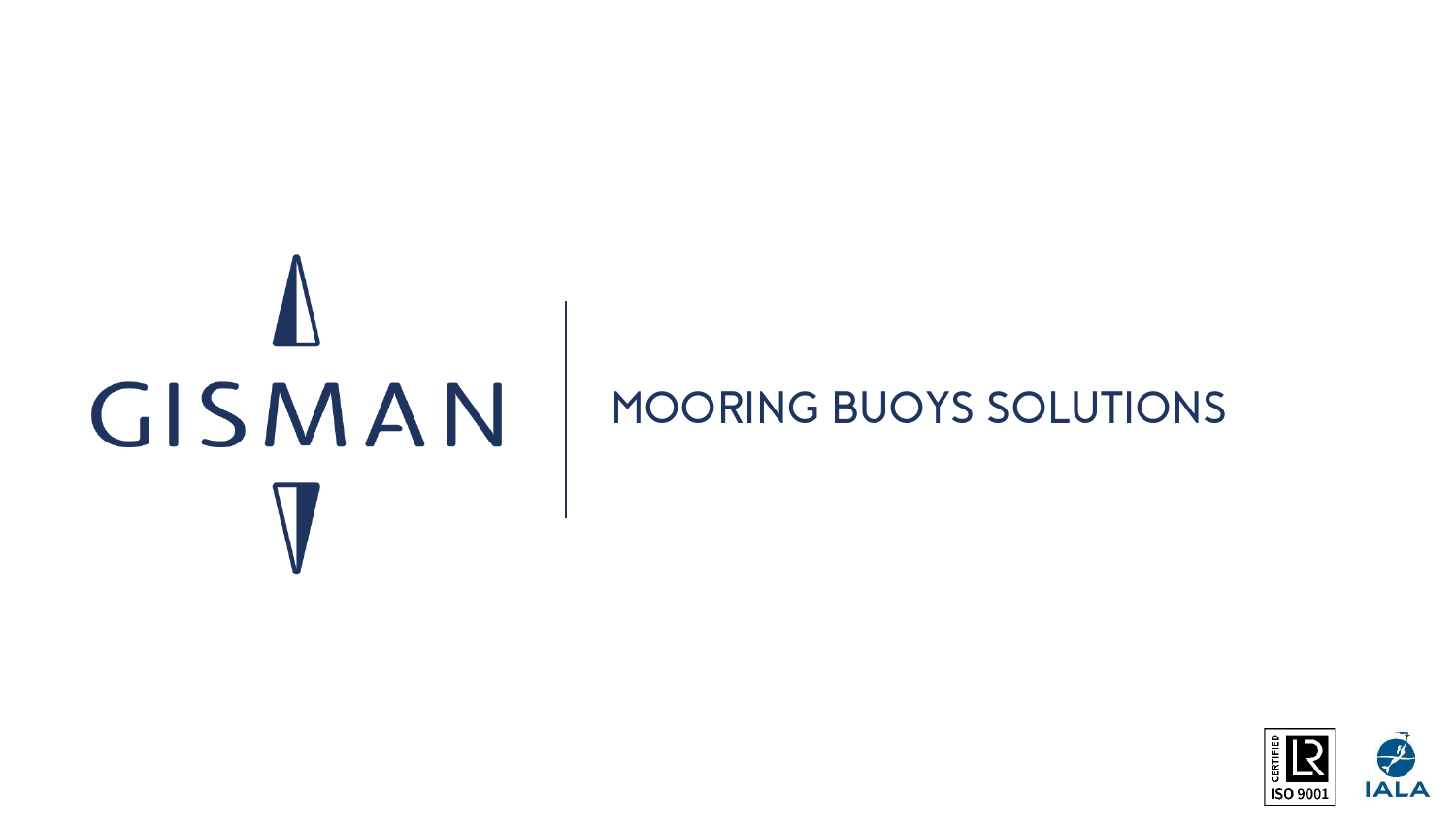# **YOUR CHALLENGE IS TO EXTEND HARBOUR FACILITIES INTO DEEPER WATER**

- Floating mooring solutions have proven their reliability and cost effectiveness when harbours congestion becomes an issue:
	- > no need to extend quayside facilities.
	- › No need for dredging.
- Floating mooring solutions reduce the impact on marine environment:
	- › No need for using anchors to preserve the seabed integrity.

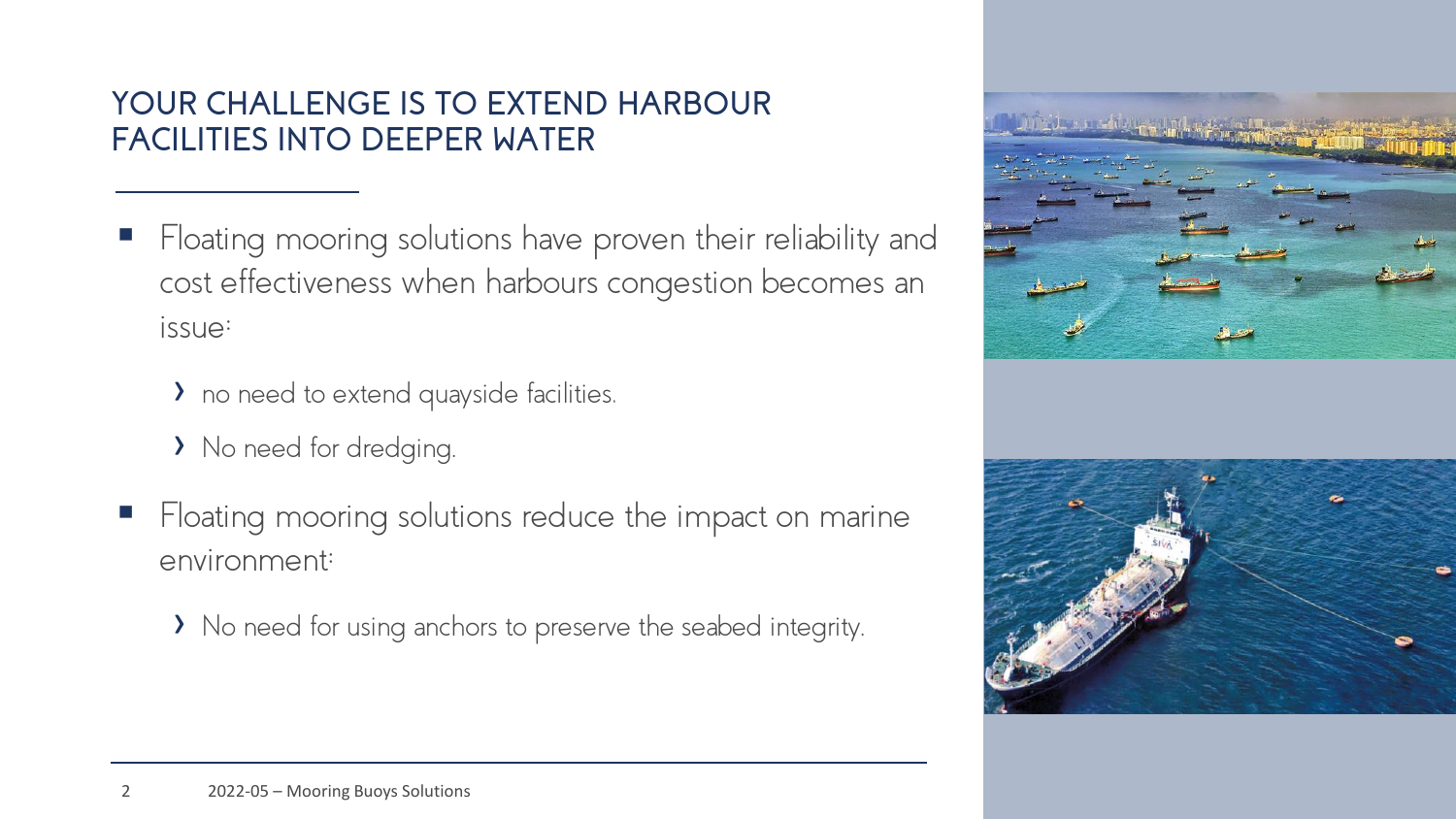# **OUR FLOATING MOORING SYSTEMS: AN ALTERNATIVE TO QUAYSIDE SOLUTIONS**

- Our custom-designed mooring solutions are able to match the vessel's requirements and local environmental conditions:
	- > All types of ships: tankers, LNG, passengers' ships, working vessels, tug-boats, fishing boats. etc.,
	- > All types of site conditions: deep sea. coastal waters. estuary. ports. rivers. etc..
	- › Single Point Mooring (SPM) or Multi Buoy Mooring (MBM),
	- › All type of anchoring solutions: drag embedment anchors, concrete or castiron sinkers.



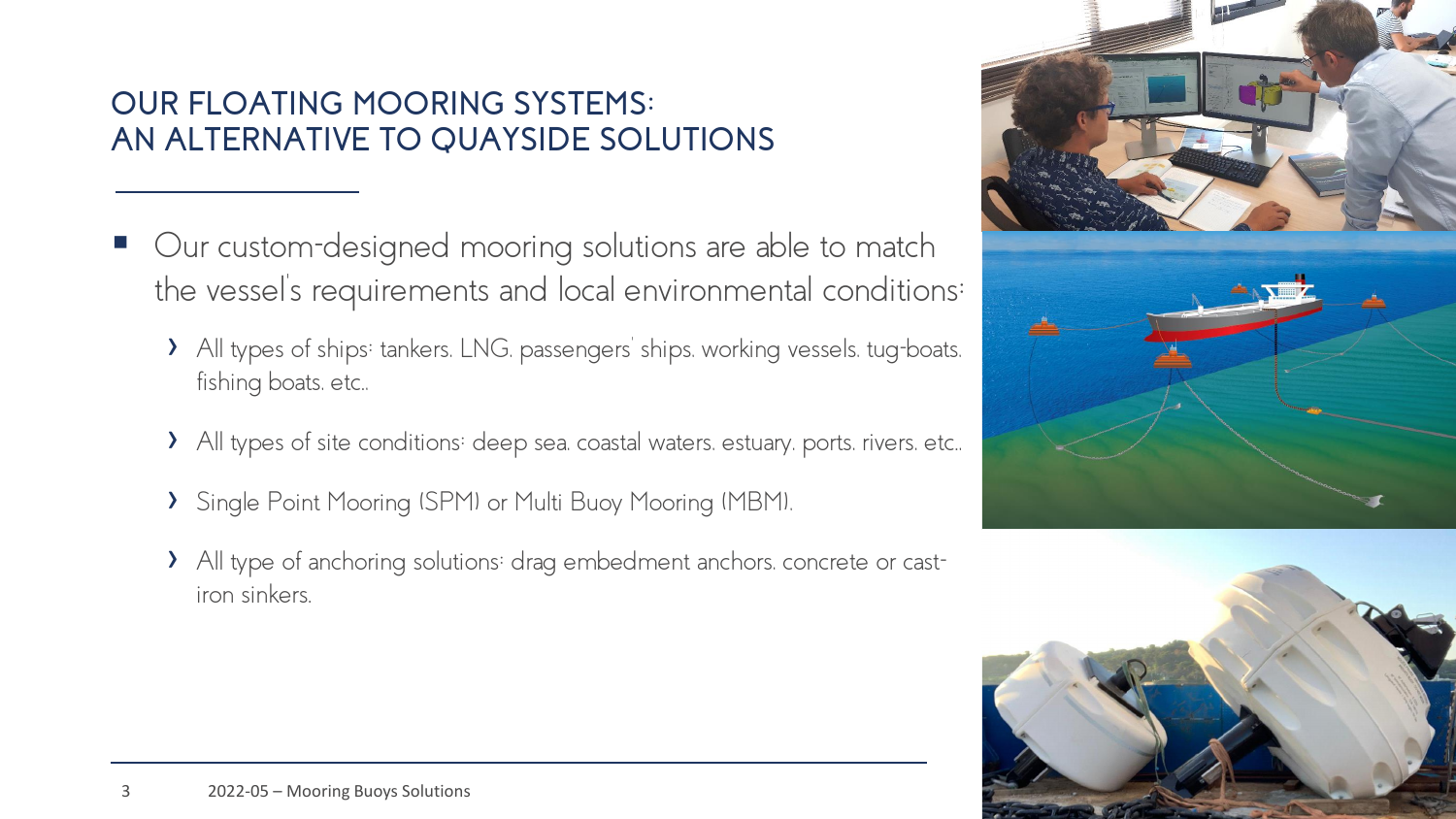# **OUR FLOATING MOORING SYSTEMS CALCULATIONS: COMPLYING WITH INTERNATIONAL RULES & STANDARDS**

- Analytic and dynamic calculations with ORCAFLEX, the world-leading software for the dynamic analysis of offshore marine systems:
	- › Within standards API RP 2SK " (American Petrol Institute) for the design and analysis of station-keeping systems for floating structures,
	- > Within recommended practice DNVGL-C2O5 for modelling. analysis and prediction of environmental conditions as well as for calculating environmental loads acting on structures
- Structural calculations with SolidWorks Simulation software:
	- › Within guideline DNVGL-OTG-18 for long term near shore mooring and
	- › Within offshore standard NVGL-OS-E301 for design and construction of position mooring systems,
	- › Within OCIMF (Oil Companies International Marine Forum) guidelines.

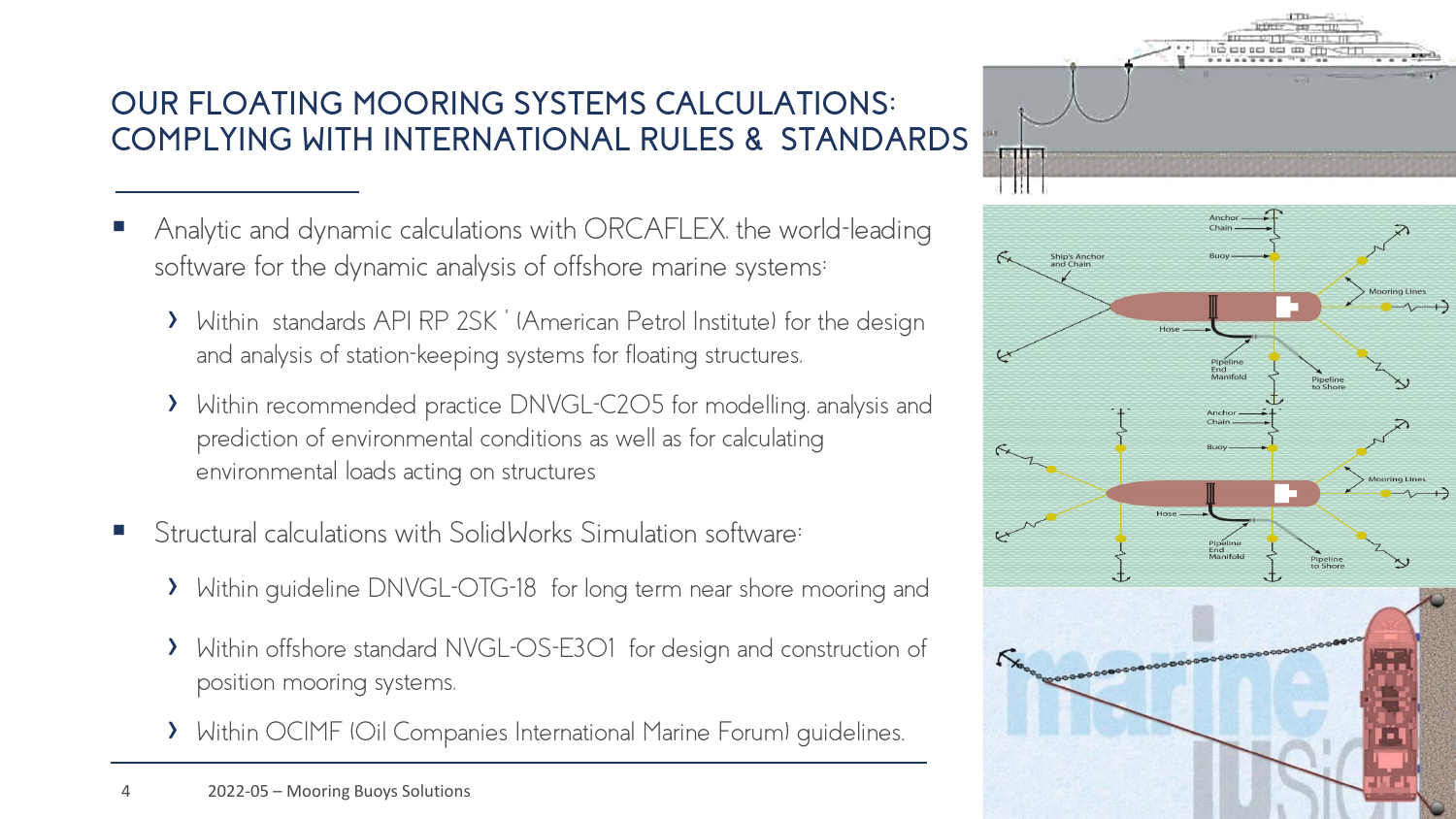# **OUR FLOATING MOORING SYSTEMS : COST-EFFECTIVE POLYETHYLENE FLOATING SOLUTIONS**

- With medium density polyethylene floats for a high return on investment:
	- › Virgin pre-compounded polymer powder,
	- > High resilience to shocks.
	- > UV stabilizing additives to reduce colour ageing.
	- › Diameter from 0.9 to 3m with volume from 0.2 to 12m<sup>3</sup> .
- Designed and manufactured within a Quality Management System certified according to ISO-9001: 2015 standard.

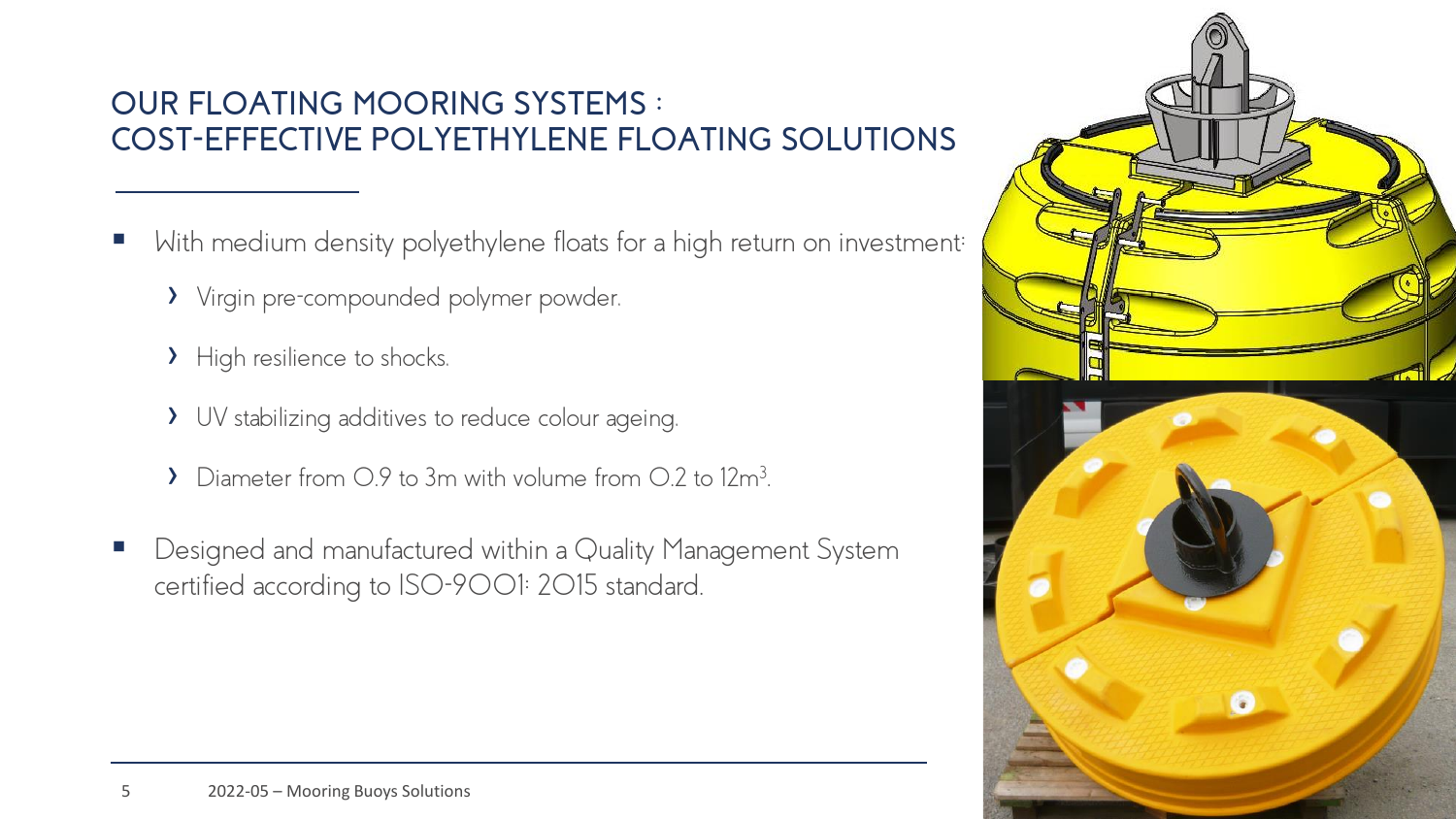### **OUR FLOATING MOORING SYSTEMS: MEDIUM SIZE MOORING BUOYS FOR A SAFE WORKING LOAD UP TO 12 TONS**

| Model              | <b>MB-1250</b> | <b>MB-1400-0.7</b> | MB-1400-1.5 |
|--------------------|----------------|--------------------|-------------|
| Float diameter (m) | 1.25           | 1.4O               | 1.40        |
| Volume $\lim m^3$  | O.4            | O7                 | 1.5         |
| SWL (in tons)      | 5.5            | 5.5 to 11          | 5.5 to 12   |
| Available links    |                | $D$ or $S$         | $D$ or $S$  |

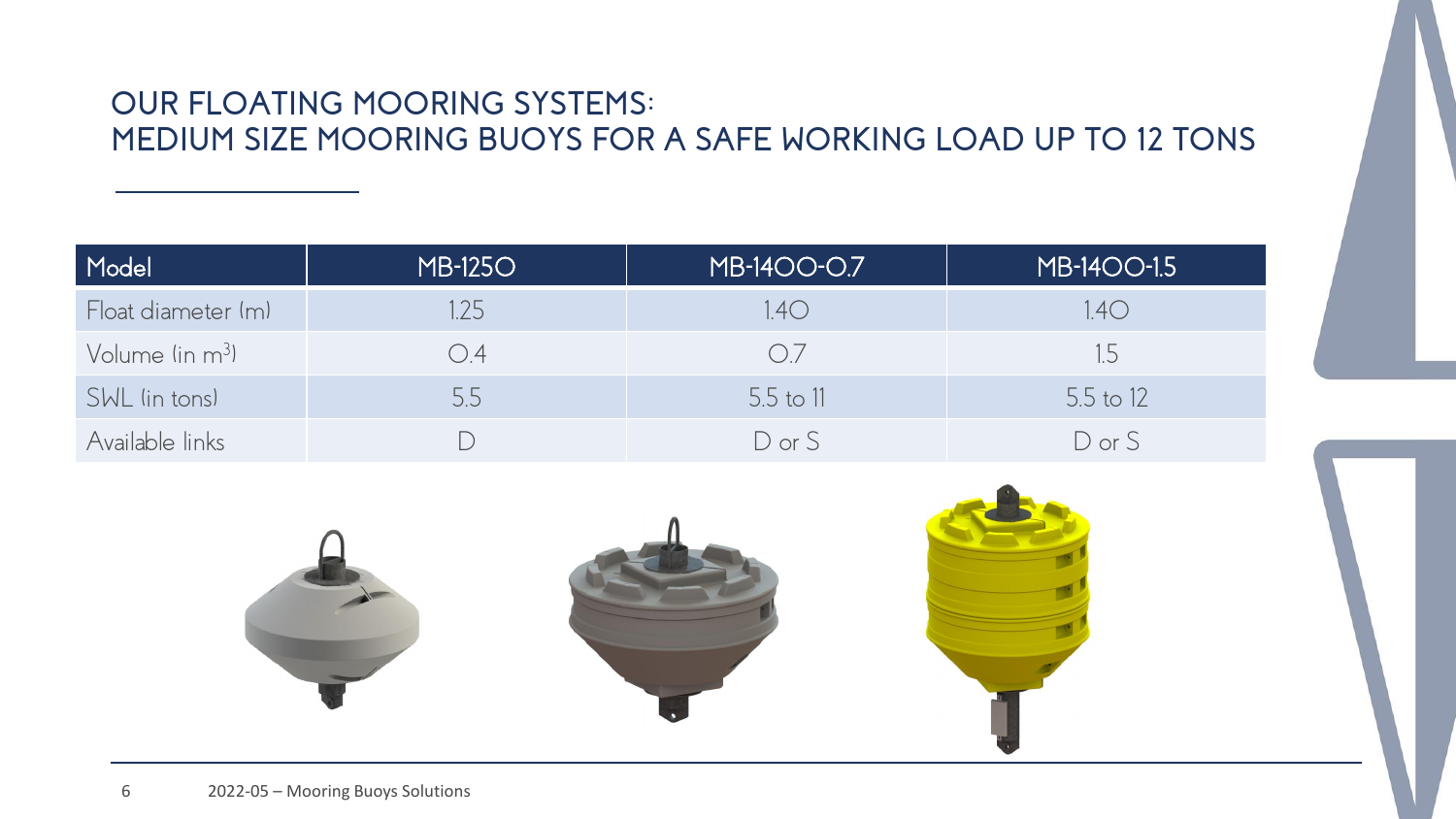# **OUR FLOATING MOORING SYSTEMS:** LARGE SIZE MOORING BUOYS FOR A SAFE WORKING LOAD UP TO 80 TONS

| Model              | <b>MB-2000</b> | <b>MB-2500</b> | MB-3000           |
|--------------------|----------------|----------------|-------------------|
| Float diameter (m) | $2^{\circ}$    | 2.5            | 3.0               |
| Volume $(in m3)$   | 3.1            | 5.25           | $7.5$ or 10 or 12 |
| SWL (in tons)      | $11$ to $33$   | $17$ to $80$   | 48 to 80          |
| Available links    | $D. S$ or $T$  | $D.S$ or $T$   | $D.S$ or $T$      |

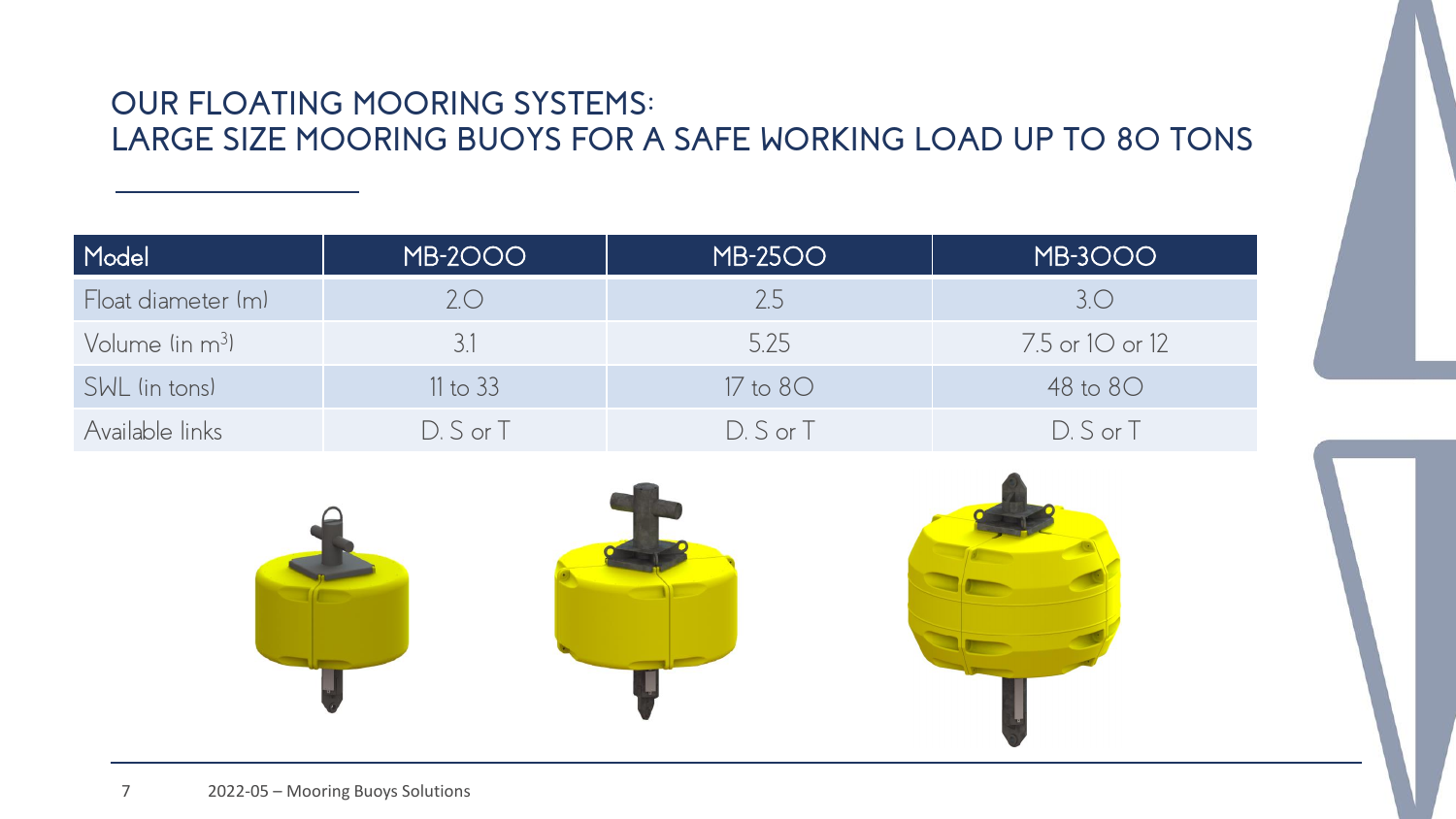## **OUR FLOATING MOORING SYSTEMS: VARIOUS MOORING CONFIGURATIONS**

- Studless and stud link chains: BV and LRQS certified.
- Associated mooring components: swivels, shackles, kenter shackles, etc...
- Sinkers: in concrete or cast-iron.
- Drag Embedment Anchors with test certification. high weight/strength ratio and easy handling and installation: HHP (High Holding Power) type AC-14, Flipper Delta, Danforth, Stevpris, etc…